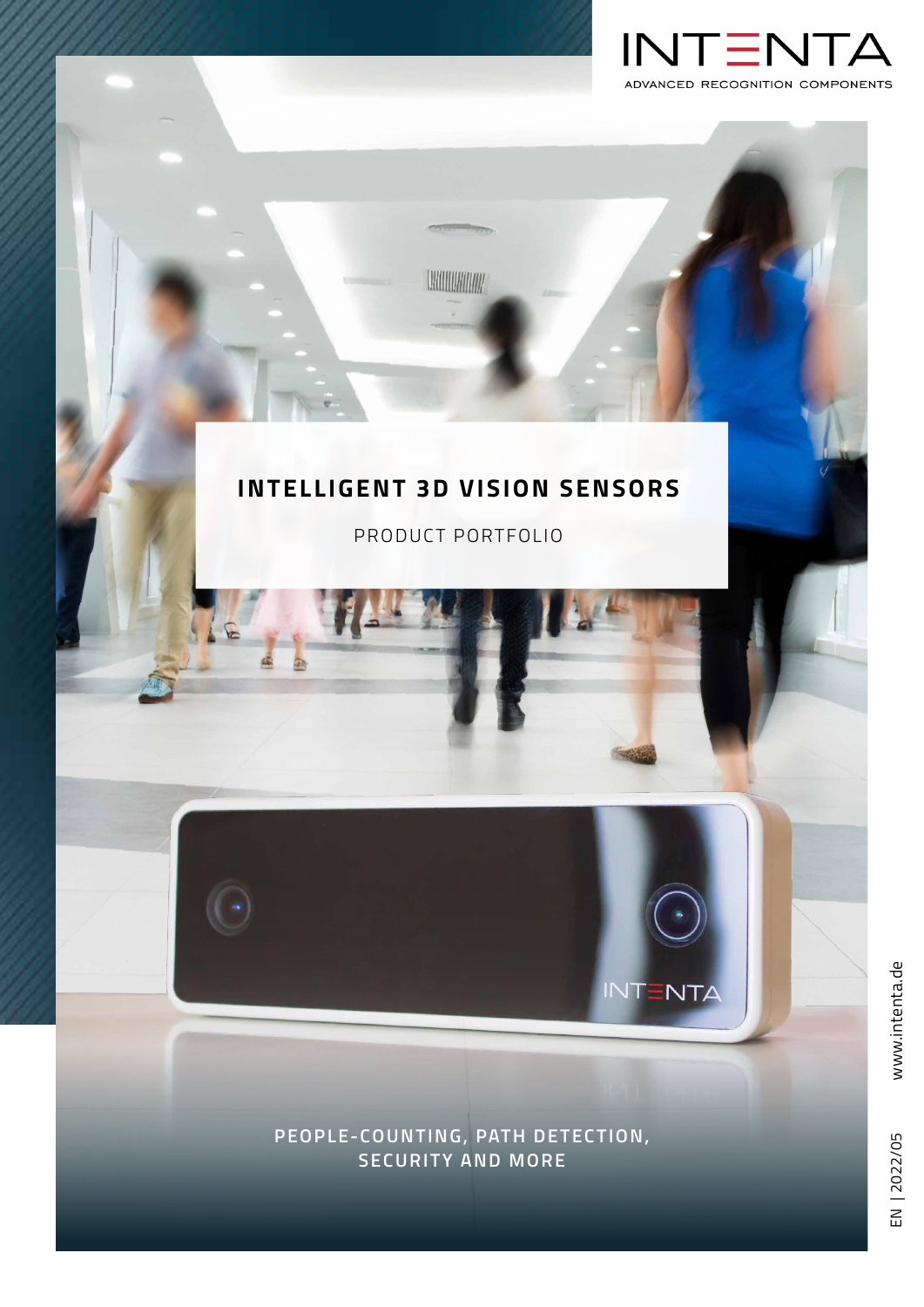

ID\_2: child (standing), 52s



# **INTENTA 3D-VISION TECHNOLOGY**

Our Intenta 3D Vision smart sensors are based on state-of-the-art stereovision technology. By using two lenses, a three-dimensional view of the environment is generated. This principle is comparable to human vision. Based on height information, people can be detected very precisely and their walking paths can be tracked over large areas. This image data is processed in real time directly on the sensor. Our sensors can thus provide event data for downstream analysis without transmitting camera images. As such they meet all the requirements of the General Data Protection Regulation (DSGVO & GDPR).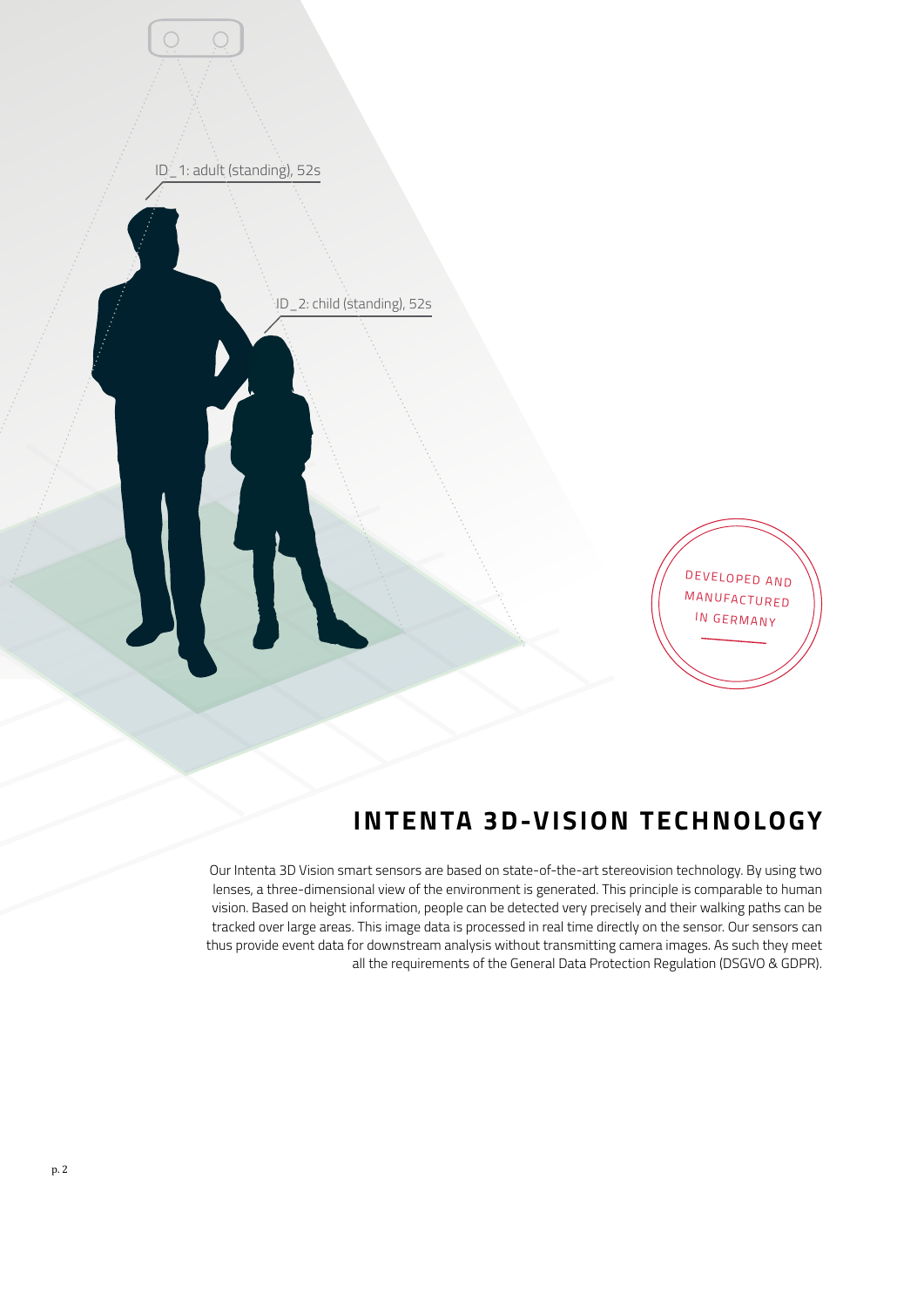## APPLICATIONS



## **RETAIL**

Optimize retail - Intelligent store analysis through people counting, walkway detection and dwell-time measurement.



## **SMART BUILDINGS**

Data for smart building control - easy integration of 3D sensor technology for smart building management.



## **EVENTS**

Large-scale and precise visitor counting at trade fairs and large events - even with dense groups of people.



#### **TRAVEL**

Efficient people flow management and employee utilization through people tracking and counting in airports and train stations.



## **SECURITY**

Detect conspicuous behavior in real-time and keep an eye on the flow of people in security-critical areas.



## **HEALTH**

Reliable personal protection in radiation therapy has been guaranteed for years by our PerMon prevent safety system.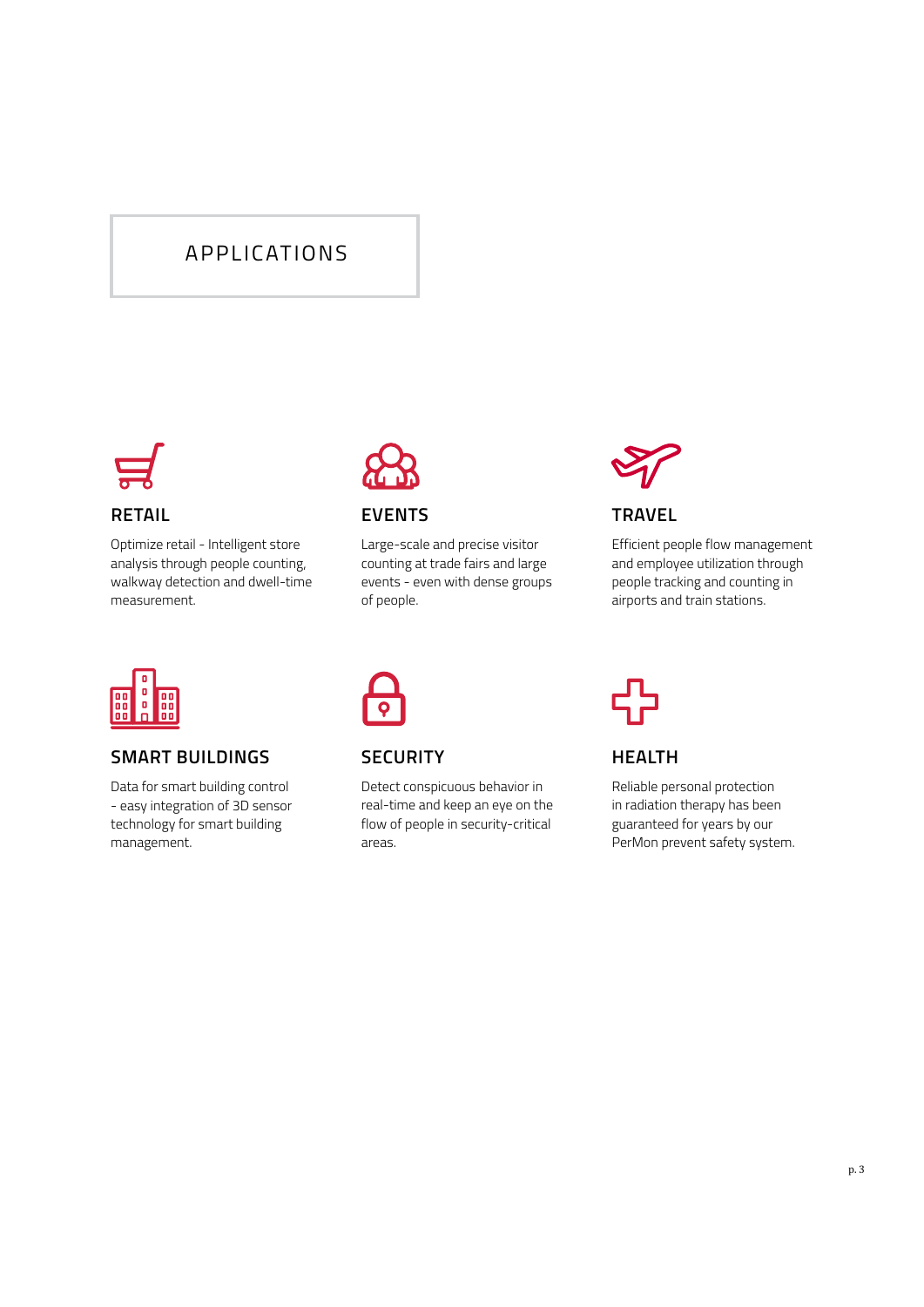## FUNCTIONS



## **PEOPLE-COUNTING**

With the help of Intenta sensors, precise people-counting is possible, distinguishing between children and adults. In addition, information about the walking paths of the individual persons can be provided.



#### **DWELL-TIME MEASUREMENT**

Our sensors can measure the amount of time people spend in a freely definable area. For each individual person, it can be determined how long they stayed in which section of the room.



## **WAIT-QUEUE DETECTION**

One application is the detection of long waiting times at checkouts, service counters or entrances. If the number of people or the dwell time is exceeded, automatic signaling can be used, for example, to request additional personnel to staff more checkouts. The sensors help to efficiently increase service quality.



## **PATH DETECTION**

The intelligent networking of several sensors allows large areas to be analyzed. The paths of individual persons can thus be reliably tracked across multiple sensors. More details on mutlis sensor tracking on page 8.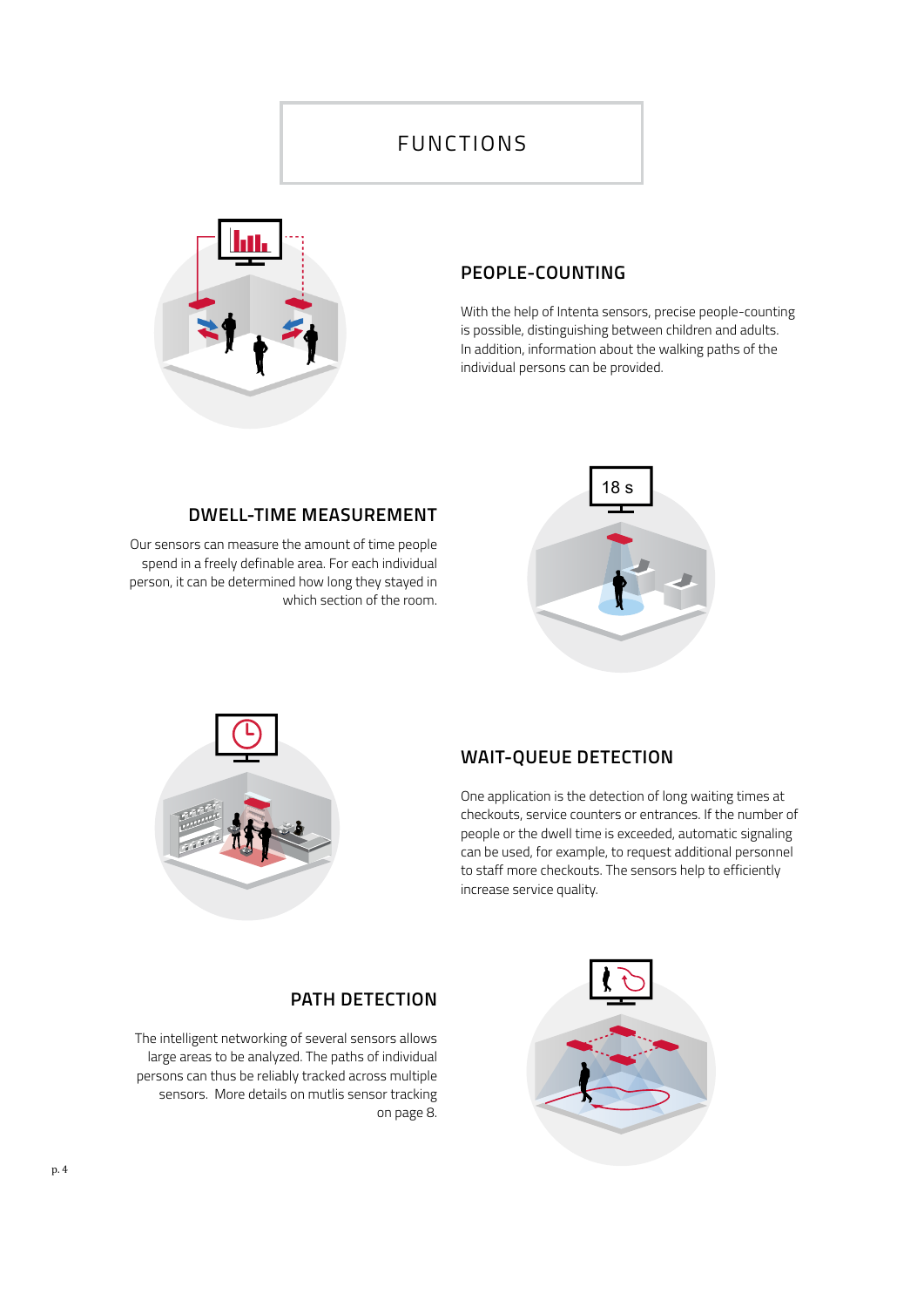

SCAN FOR OUR FEATURE CLIP

7-4=3

## **OCCUPANCY MANAGEMENT**

Record the number of people on site or at your event locations in real time. When the maximum level is reached, our system, in combination with PerMon xcount or other analysis software, automatically issues an alert for a targeted regulation of admission, allowing for more comfort and safety.



## **ACCESS MONITORING**

Intenta sensors increase the security of an access control system by recording the number of people in the controlled area. The system automatically reports violations of security rules (e.g. more than one person, fast following or tailgaiting) and blocks access automatically. Image documentation of violations is possible.



#### **WRONG-WAY DETECTION**

Intenta sensors enable stable counterflow detection. Prohibited directions of movement are reliably detected in security gates at airports or other safety-critical areas.



## **UNUSUAL BEHAVIOUR**

Our sensors reliably detect whether and how long people are in an area as well as what their posture is. Conspicuous behavior such as loitering or flash mobs is automatically detected. Thanks to 3D room monitoring down to floor level, even prone persons can be detected.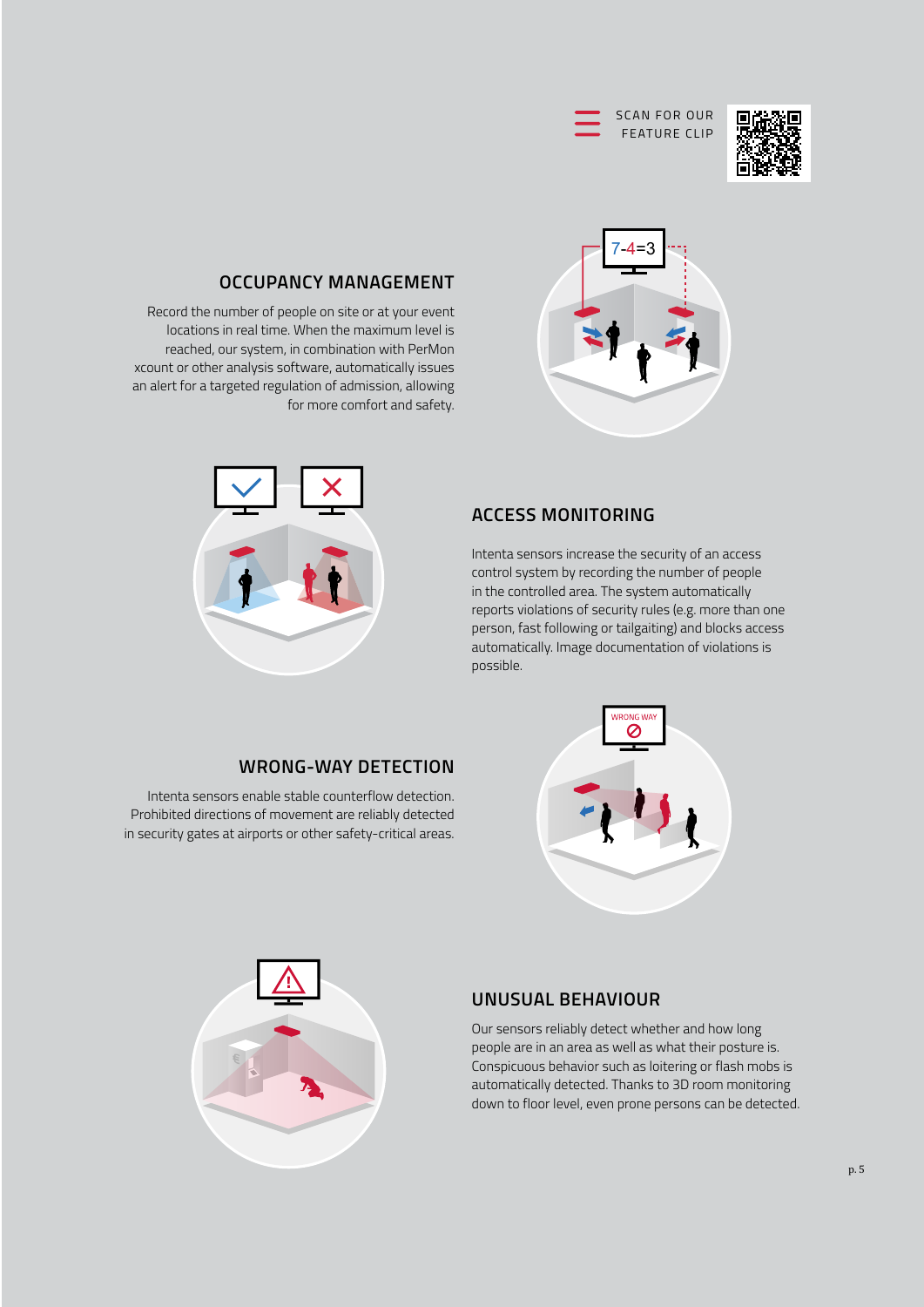## INTENTA S1000



## **VARIANTS**

INTENTA S1000-SLC

INTENTA S1000-MC



**MOUNTING HEIGHT**

2,20M - 3,00M

2,50M - 5,00M

**HIGHLIGHTS PEOPLE-COUNTING & OCCUPANCY MANAGEMENT**



**DWELL-TIME MEASUREMENT**

**WAIT-QUEUE DETECTION**

#### **OUR SPECIALIST FOR PEOPLE COUNTING**

The Intenta S1000 people counter is an easyto-integrate and also cost-effective solution with a focus on people counting and dwell time measurements. The functionality is based on proven algorithms and stereovision principle of our Intenta S2000 multifunction sensors.

The people counter is configured via an intuitive web interface and can be easily connected to higher-level systems via extensive interfaces. This sensor is compatible with our PerMon xcount system for the analysis of your visitor or customer statistics. For the retail sector, it provides reliable data for determining the absorption rate and conversion rate.

# $\sqrt{\phantom{a}}$  At least 98% counting accuracy Data accurate to the second Integrated mount Concealed interfaces and protected optics  $\checkmark$  Compact and discreet optics  $\sqrt{ }$  Multisensor tracking (MST)

up to 9 sensors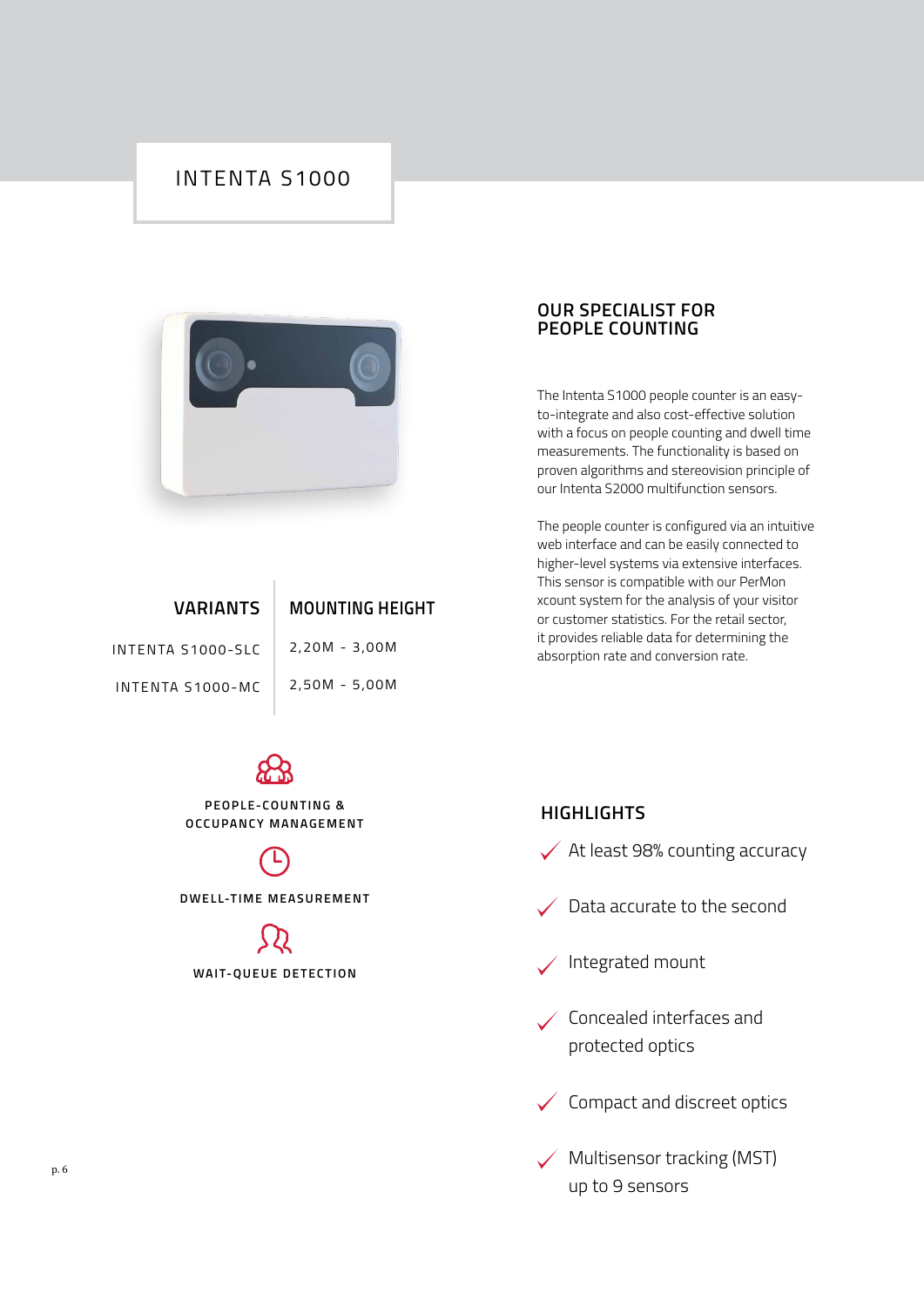## INTENTA S2000

#### **FULL FLEXIBILITY FOR INDIVIDUAL APPLICATIONS**

The Intenta S2000 lays the foundation for our entire sensor product range. It is suitable for installations with high demands on individuality due to its wide range of functions, diverse interfaces and analysis options.





#### **INTENTA S2100 SECURITY**

The Intenta S2100 security is a tamper-proof, tiltable housing variant with all the functions of the Intenta S2000 for areas of application with increased security requirements. Installation height analogous to Intenta S2000.

#### **HIGHLIGHTS**

- $\checkmark$  Flexible mounting angle 0-45°
- $\checkmark$  Optional color video
- $\sqrt{\phantom{a}}$  Digital inputs and outputs
- Optional security housing
- $\sqrt{N}$ ultisensor tracking (MST) up to 9 sensors

#### **VARIANTS**

| INTFNTA S2000-SIC |  |  |  |
|-------------------|--|--|--|
| INTFNTA S2000     |  |  |  |
| INTFNTA S2000-HC  |  |  |  |

INTENTA S2000-SHC

#### **MOUNTING HEIGHT**

| $2,20M - 3,50M$ |  |
|-----------------|--|
|                 |  |

- 2,50M 8,00M
- 5,00M 10,00M
- 7,00M 12,00M



**OCCUPANCY MANAGEMENT**



**DWELL-TIME MEASUREMENT**

**WAIT-QUEUE DETECTION**

Лh

**ACCESS MONITORING**



**WRONG-WAY DETECTION**

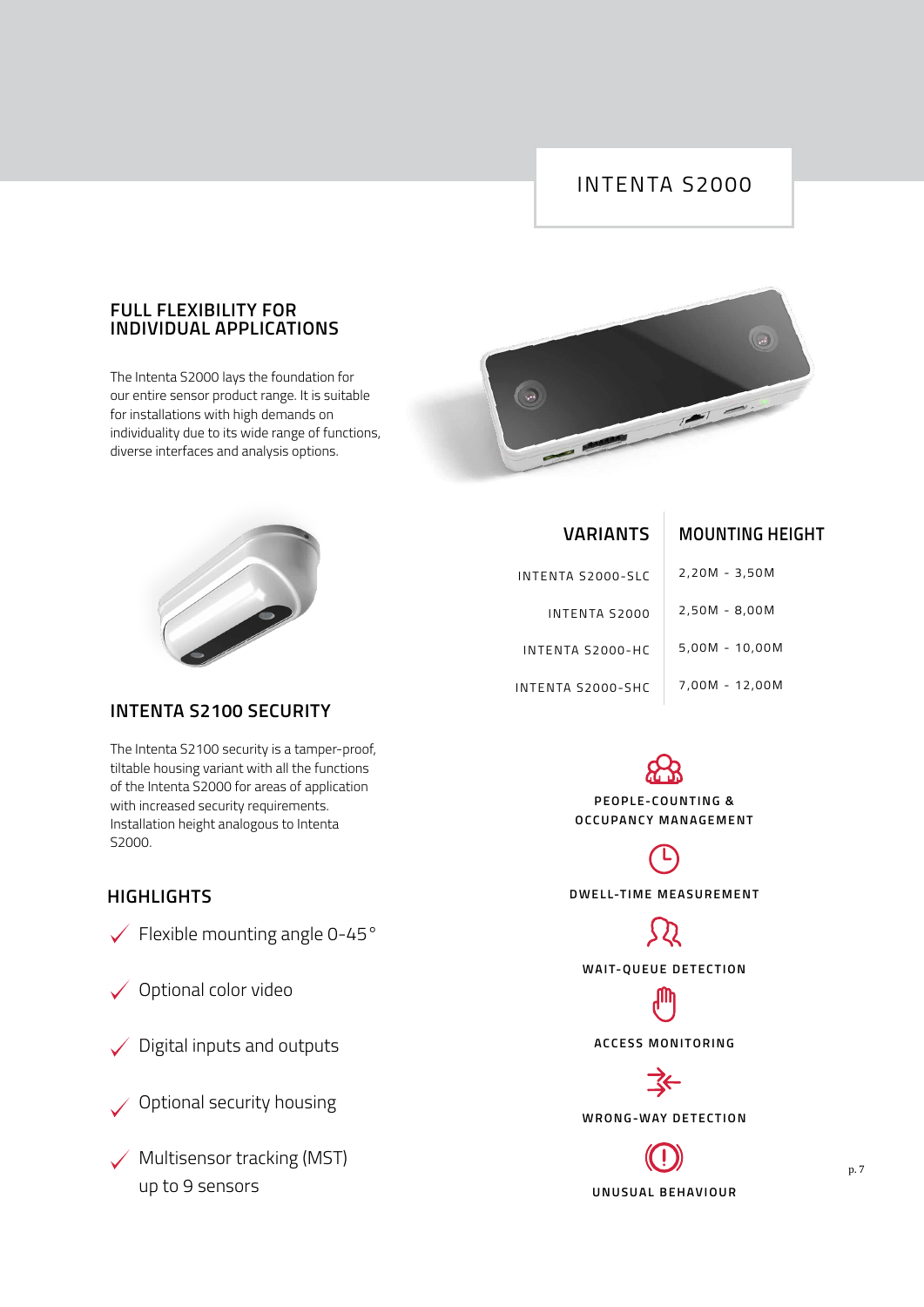## MULTISENSOR-TRACKING



#### **LARGE-SCALE ANALYSIS WITH FEW SENSORS**

The intelligent networking of several sensors allows the walking paths of individual persons to be analyzed over large areas. The combination of up to 9 sensors is possible, which ensures complete people counting in particularly large or irregular areas.

The arrangement of the sensors can be chosen at will, even at different heights or with a combination of different sensor variants. The analysis options correspond to the complete range of functions of a single sensor. Configuration is carried out as usual via the sensor's web interface.

# 3D-VISION TECHNOLOGY



**OPTIONAL HD-VIDEO STREAM**



**DSGVO / GDPR COMPLIANT T H R O U G H E M B E D D E D DATA PROCESSING**



**PRECISE OPTICAL OBJECT DETECTION**



**STABLE AGAINST CHANGES IN BRIGHTNESS**



**TYPE AND POSE CLASSIFICATION**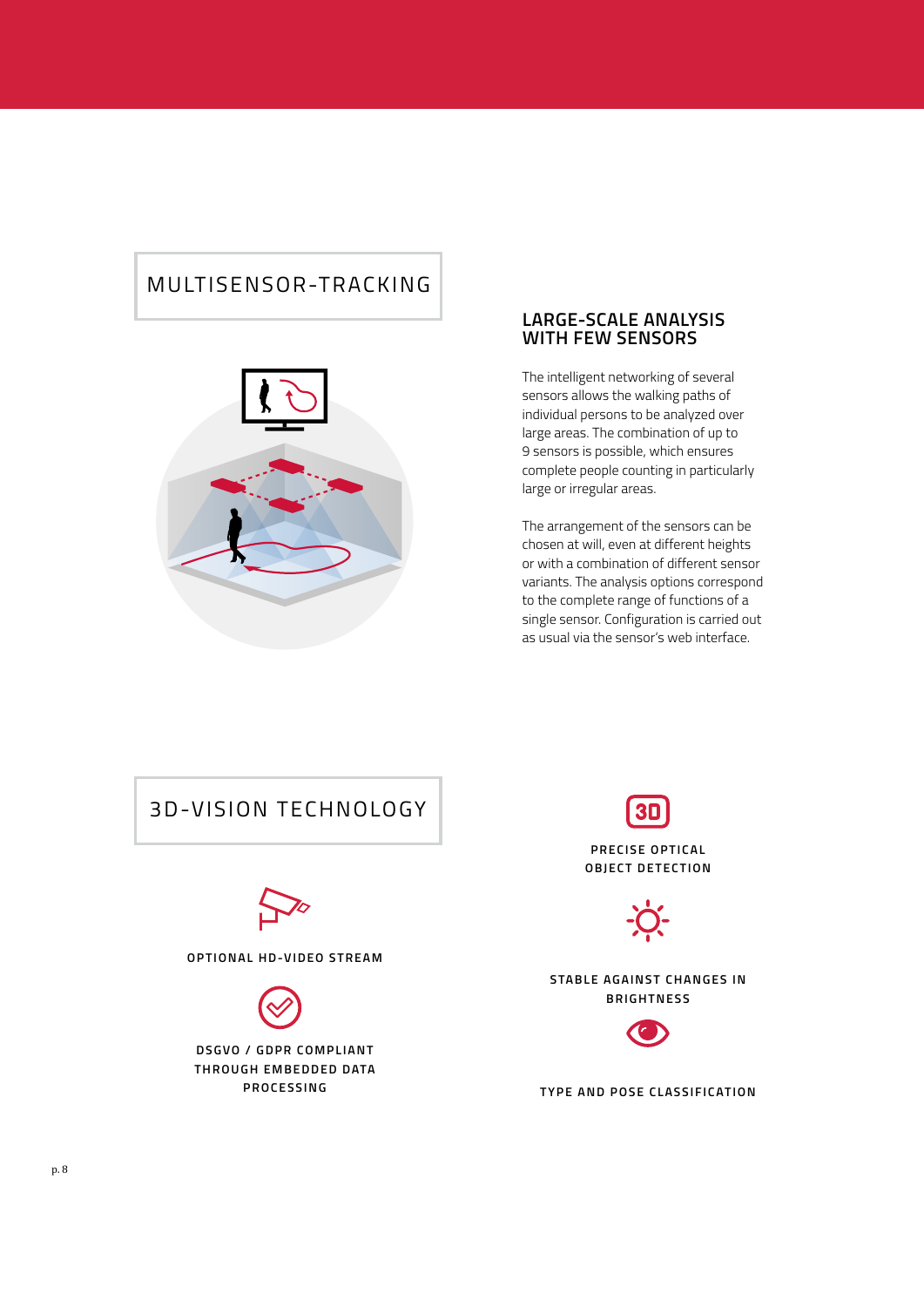## YOUR BENEFITS



#### **INTENTA 3D-VISION SENSORS**

The software and hardware of our sensors are developed and produced at our headquarters in Chemnitz, Germany. We therefore offer all solutions from a single source and can respond specifically to your wishes.

- **+** High accuracy, even in dense groups of people
- **+** Integration with manufacturer-independent platforms
- **+** Variable installation height (2.2m to 12.0m)
- **+** Easy installation and setup
- **+** Automatic calibration
- **+** Large area analysis through MST
- **+** Fail-safe update
- **+** Open interfaces for easy integration
- **+** Individual pre-configuration (Settings and Logo)
- **+** Sustainable through continuous feature upgrades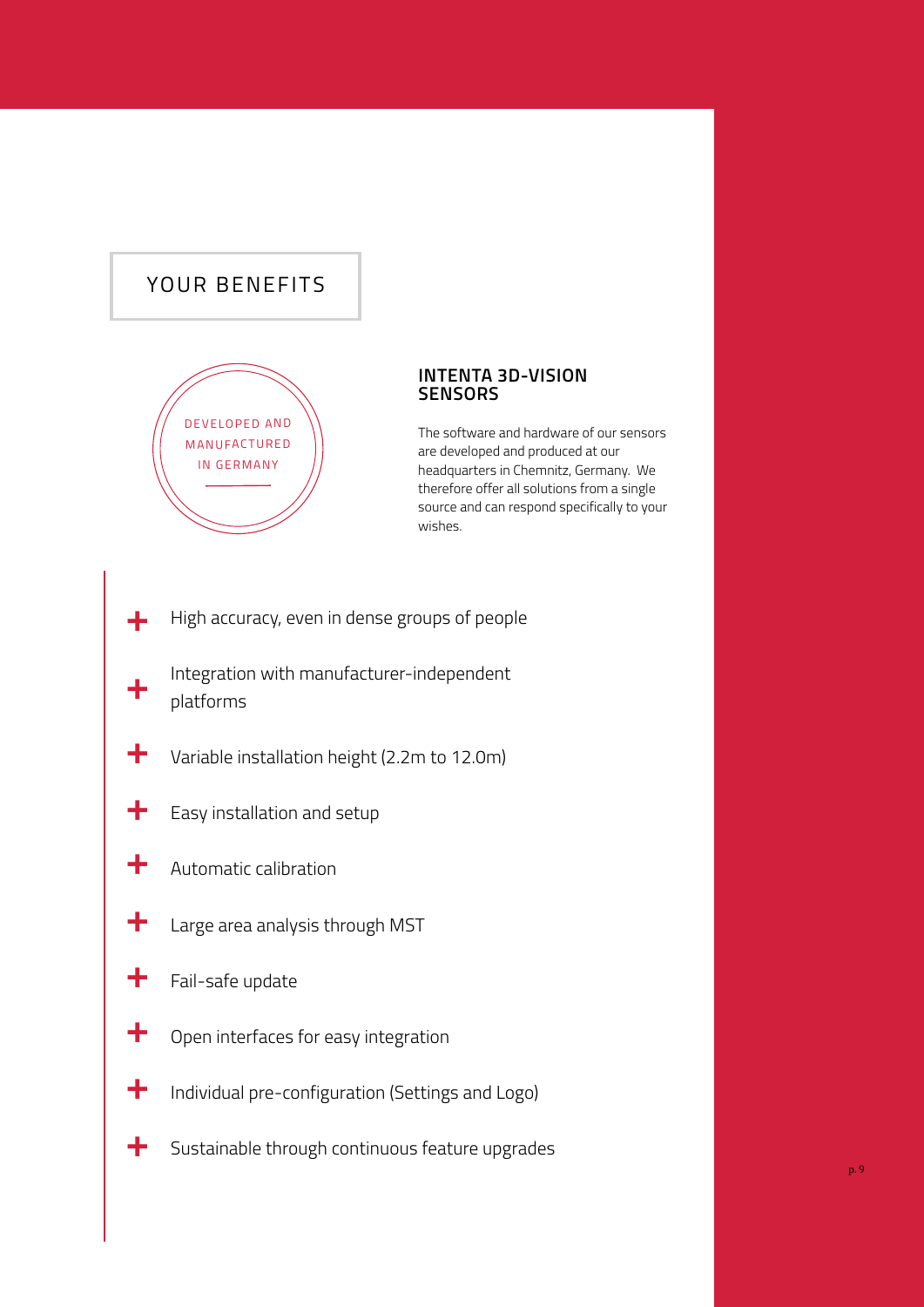## ABOUT US

#### **MORE THAN 10 YEARS OF EXPERIENCE IN IMAGE PROCESSING AND DATA FUSION**

Our development work and expertise is broadly based and sustainable in three business areas, including 3D vision sensor systems, software engineering, and automotive software. In the latter, we develop production-ready software components for driver assistance and navigation systems for well-known automobile manufacturers. In doing so, we meet the highest quality and safety standards in software development up to ASIL-D.

#### **190 EMPLOYEES**

Our team is our strength. That is why we foster talent at all levels. In doing so, we rely on active knowledge transfer and training across all business units in order to be able to face all tasks with the highest demands and standards.

#### **THREE LOCATIONS IN GERMANY**

In addition to our headquarters in Chemnitz, we also have branch offices in Ingolstadt and Hamburg.

#### **CONTACT INFORMATION**

We will be happy to advise you on our products and customized system solutions:



**sales@intenta.de**  Phone.: +49 (371) 24354 0 Fax: +49 (371) 24354 020

Intenta GmbH ∙ Ahornstraße 55 ∙ 09112 Chemnitz, Germany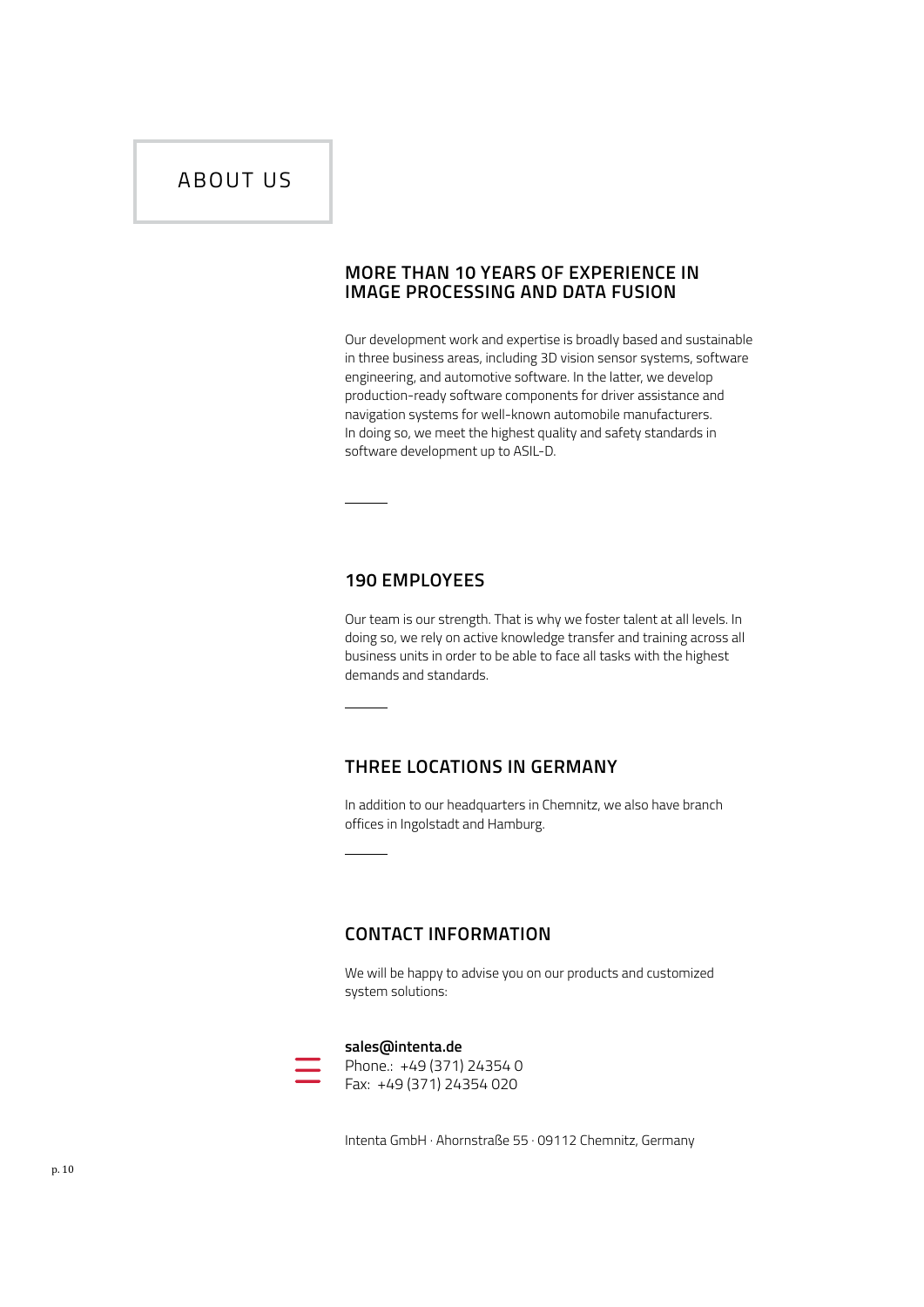